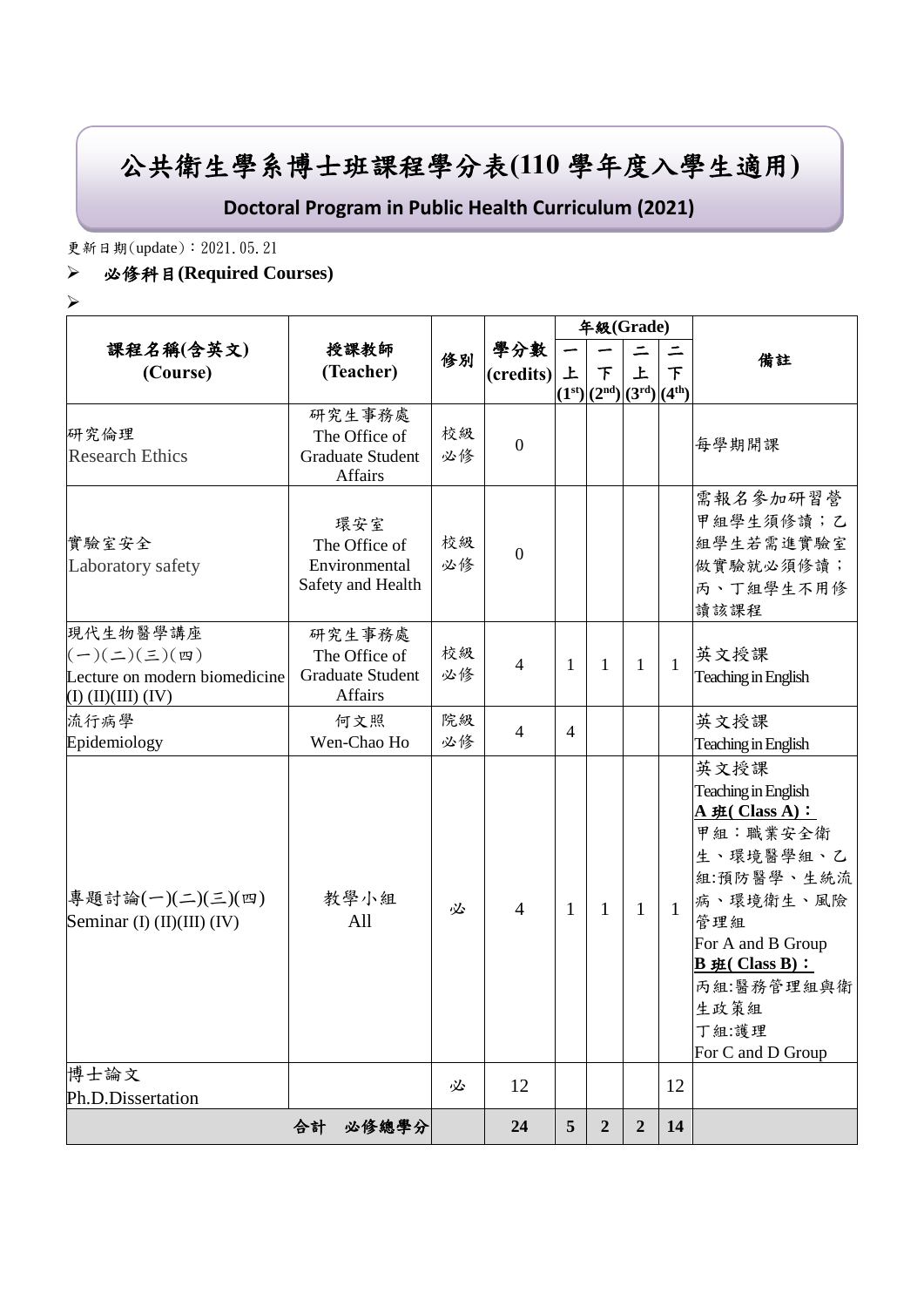### 【甲組:職業安全衛生、環境醫學科目】

### A. **Occupational Safety and Health & Environmental Medicine**

|                                                                        |                       |    |                  | 年級(Grade)      |                                             |                |                |                                              |
|------------------------------------------------------------------------|-----------------------|----|------------------|----------------|---------------------------------------------|----------------|----------------|----------------------------------------------|
| 課程名稱(含英文)<br>(Course)                                                  | 授課教師<br>(Teacher)     | 修別 | 學分數<br>(credits) | 上              | 下<br>$ (1^{st}) (2^{nd}) (3^{rd}) (4^{th})$ | Ŀ              | 下              | 備註                                           |
| 高等職業衛生<br>Advanced occupational health                                 | 張大元<br>Ta-Yuan Chang  | 選  | $\overline{2}$   | $\overline{2}$ |                                             |                |                |                                              |
| 高等職業醫學 Advanced<br>occupational medicine                               | 劉秋松<br>Chiu-Shong Liu | 選  | $\mathcal{P}$    |                | $\overline{2}$                              |                |                |                                              |
| 高等安全科技 Advanced<br>safety technology                                   | 王義文<br>Wang, Yih-Wen  | 選  | $\overline{2}$   |                |                                             | $\overline{2}$ |                |                                              |
| 高等人因工程<br>Advanced ergonomics                                          | 羅宜文<br>Ei-Wen Lo      | 選  | $\overline{2}$   |                |                                             |                | $\overline{2}$ | 英文授課<br>Teaching in English                  |
| 醫療器材管理與法規<br>Management and<br><b>Regulation of Medical</b><br>Devices | 林殿傑<br>Lin, Dan-Jae   | 選  | $\overline{2}$   |                | 2                                           |                |                | 職業安全生及環境<br>醫學與風險組、醫學<br>工程與復健科技產<br>業博士學位學程 |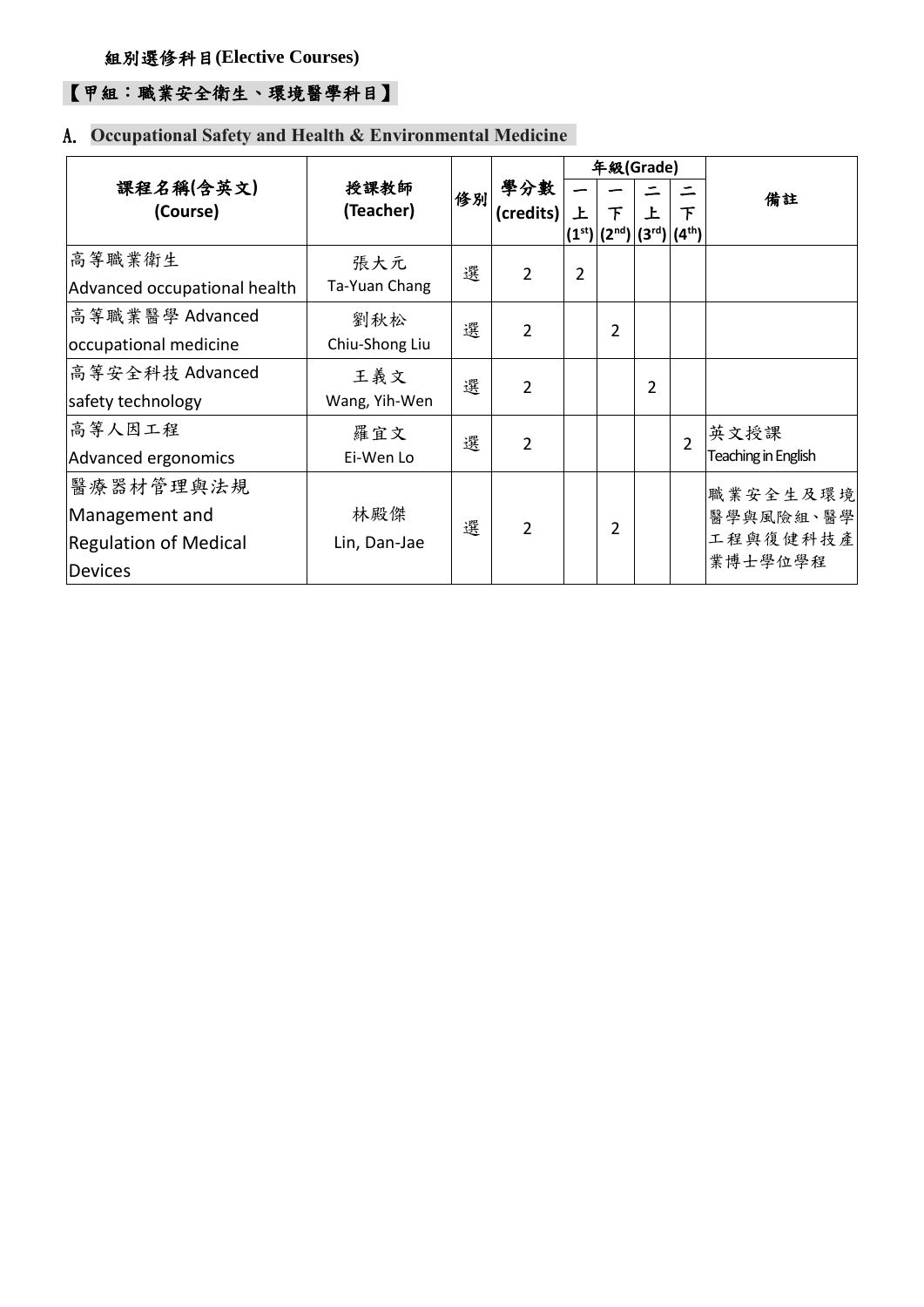### 【乙組:預防醫學、生統流病、環境衛生、風險管理科目】

B. **Public Health (Including Preventive Medicine, Biostatistics, Epidemiology, Environmental Health and Risk)**

|                                                    | 授課教師<br>(Teacher)  |                         |                               |                | 年級(Grade)                  |                           |        |                             |
|----------------------------------------------------|--------------------|-------------------------|-------------------------------|----------------|----------------------------|---------------------------|--------|-----------------------------|
| 課程名稱(含英文)<br>(Course)                              |                    | 修別                      | 學分數<br>(c <sub>redits</sub> ) |                |                            |                           | 二      | 備註                          |
|                                                    |                    |                         |                               | 上              | 下<br>$(1^{st})$ $(2^{nd})$ | 上<br>$ (3^{rd}) (4^{th})$ | $\tau$ |                             |
| 醫療人類學                                              |                    | 選                       |                               |                |                            |                           |        | 英文授課                        |
| <b>Medical Anthropology</b>                        | 師資待聘               |                         | $\overline{2}$                | $\overline{2}$ |                            |                           |        | Teaching in English         |
| 大數據分析在醫學與公共衛生                                      |                    |                         |                               |                |                            |                           |        |                             |
| 之應用                                                |                    | 選                       | $\overline{2}$                |                | $\overline{2}$             |                           |        | 英文授課                        |
| Application of big data analysis                   | 鍾朝仁.               |                         |                               |                |                            |                           |        | Teaching in English         |
| in medicine and public health                      |                    |                         |                               |                |                            |                           |        |                             |
| 傳染病之分子系統演化分析                                       |                    |                         |                               |                |                            |                           |        |                             |
| The phylogenetic analysis of infectious<br>disease | 師資待聘               | 選                       | $\overline{2}$                | 2              |                            |                           |        |                             |
| 臨床試驗                                               | 李采娟                | 選                       |                               |                |                            |                           |        | 兩年開一次                       |
| <b>Clinical trials</b>                             | Li ,Tsai-Chung     |                         | $\overline{2}$                |                | $\overline{2}$             |                           |        | (105、107 學年度…)<br>單學年度      |
| 健康行為與疾病風險議題                                        | 陳秋瑩                |                         |                               |                |                            |                           |        | 兩年開一次                       |
| Issues on health behavior                          | Chiu-Ying Chen     | 選                       | $\overline{2}$                |                | 2                          |                           |        | (108、110 學年度…)              |
| & disease risk                                     |                    |                         |                               |                |                            |                           |        | 雙學年度                        |
| 實務傳染病建模分析                                          | 師資待聘               | 選                       | $\overline{2}$                |                | $\overline{2}$             |                           |        | 英文授課                        |
| Applied infectious disease modeling &<br>analysis  |                    |                         |                               |                |                            |                           |        | Teaching in English         |
| 高等存活分析                                             | 梁文敏                | 選                       |                               |                |                            |                           |        |                             |
| Advanced survival analysis                         | Liang, Wen-Miin    |                         | $\overline{2}$                |                | $\overline{2}$             |                           |        |                             |
| 高等職業與環境流行病學                                        | 何文照                | Wen-Chao Ho<br>選<br>周子傑 | $\overline{2}$                |                |                            |                           |        |                             |
| Advanced discussion in occupational &              |                    |                         |                               |                | $\overline{2}$             |                           |        | 英文授課<br>Teaching in English |
| environmental epidemiology                         | Tzu-Chieh Chou     |                         |                               |                |                            |                           |        |                             |
| 高等環境系統分析與模擬                                        |                    |                         |                               |                |                            |                           |        | 英文授課                        |
| Environmental system analysis                      | 榮建誠                | 選                       | $\overline{2}$                |                | $\overline{2}$             |                           |        | Teaching in English         |
| and modeling                                       |                    |                         |                               |                |                            |                           |        |                             |
| 公共衛生學諮詢<br>Consultation in public health           | 何文照<br>Wen-Chao Ho | 選                       | $\overline{2}$                |                |                            | 2                         |        |                             |
| 巨量醫學資料分析                                           | 廖麗娜                |                         |                               |                |                            |                           |        |                             |
| Big Data Analysis in Medicine                      | Liao, Li-Na        | 選                       | $\overline{2}$                |                |                            | $\overline{2}$            |        |                             |
| 健康資料庫應用實務                                          |                    |                         |                               |                |                            |                           |        |                             |
| Practical methods for                              | 陳培君                | 選                       | $\overline{2}$                |                | 2                          |                           |        | 一般生選修                       |
| secondary data analysis                            | Pei-Chun Chen      |                         |                               |                |                            |                           |        |                             |
| 健康資料庫應用實務                                          |                    |                         |                               |                |                            |                           |        |                             |
| Practical methods for                              | 陳培君                | 選                       | $\overline{2}$                |                | $\overline{2}$             |                           |        | 英文授課                        |
| secondary data analysis                            | Pei-Chun Chen      |                         |                               |                |                            |                           |        | Teaching in English         |
|                                                    |                    |                         |                               |                |                            |                           |        | 自 105 學年入學生                 |
| 論文與研究計畫寫作 Scientific                               | 宋鴻樟                | 選                       | $\overline{2}$                | $\overline{2}$ |                            |                           |        | 起預計每年9月-                    |
| writing                                            | Fung-Chung J Sung  |                         |                               |                |                            |                           |        | 10 月密集上課2                   |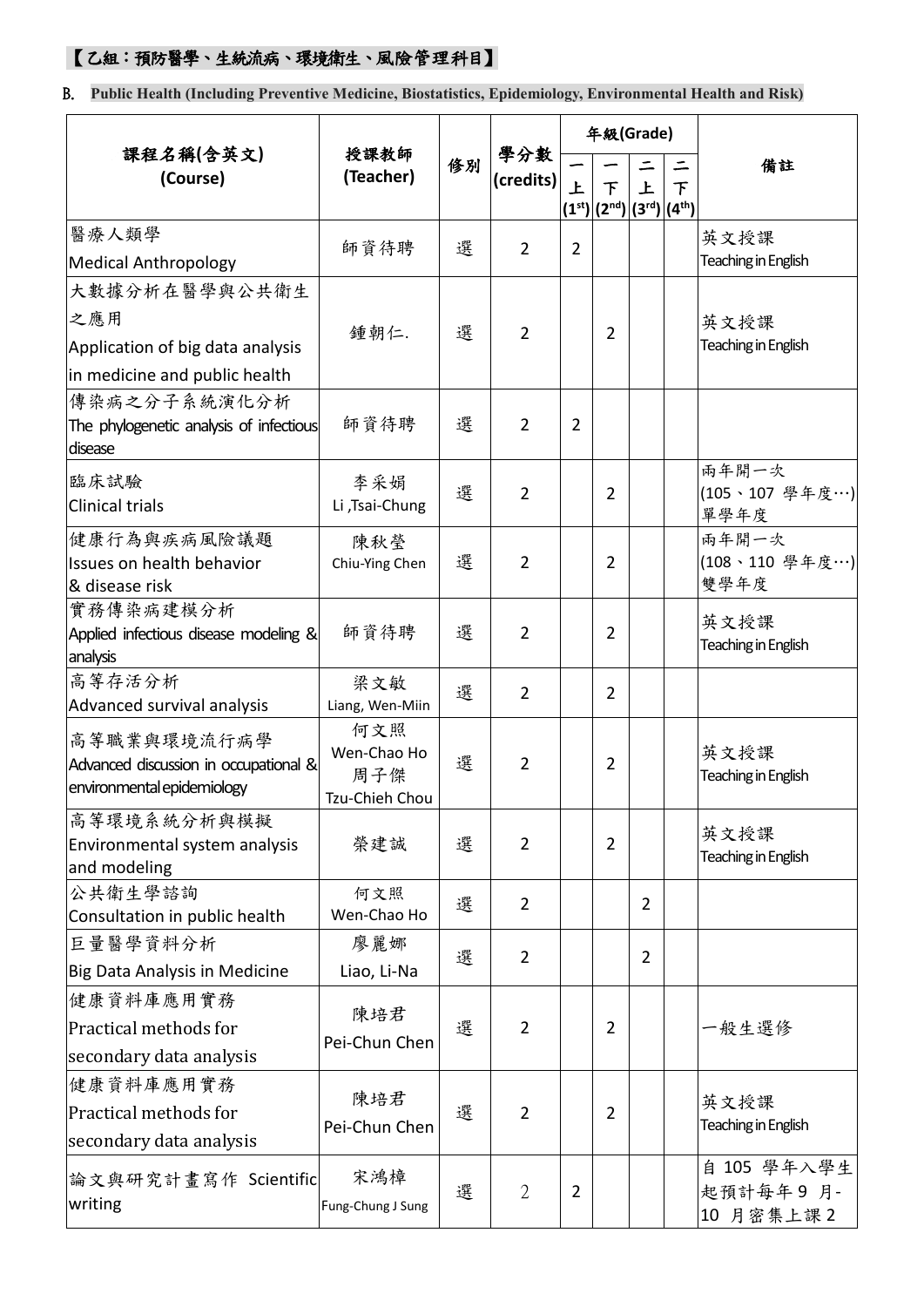|                                                                                                        |                            |   |                |                |   |                | 個月,每次上課4                                                 |
|--------------------------------------------------------------------------------------------------------|----------------------------|---|----------------|----------------|---|----------------|----------------------------------------------------------|
|                                                                                                        |                            |   |                |                |   |                | 小時                                                       |
| 流行病學調查實務 Case study<br>in epidemiology                                                                 | 宋鴻樟<br>Fung-Chung J Sung   | 選 | $\overline{2}$ | $\overline{2}$ |   |                | 自 105 學年入學生<br>起預計每 年9月-<br>10 月密集上課2<br>個月,每次上課4<br>小時。 |
| 風險分析與決策<br>Risk analysis & decision making                                                             | 江舟峰<br>Chow-Feng<br>Chiang | 選 | $\overline{2}$ |                | 2 |                |                                                          |
| 高等風險評估與管理<br>Advanced risk assessment and<br>risk management                                           | 許惠悰<br>Hui-Tsung Hsu       | 選 | $\overline{3}$ |                | 3 |                | 英文授課<br>Teaching in English                              |
| 應用 R 語言於環境資料分析<br> 與 實 作 Application of R<br>language on environmental data:<br>Analysis and Practices | 鍾朝仁                        | 選 | $\overline{2}$ |                |   | $\overline{2}$ |                                                          |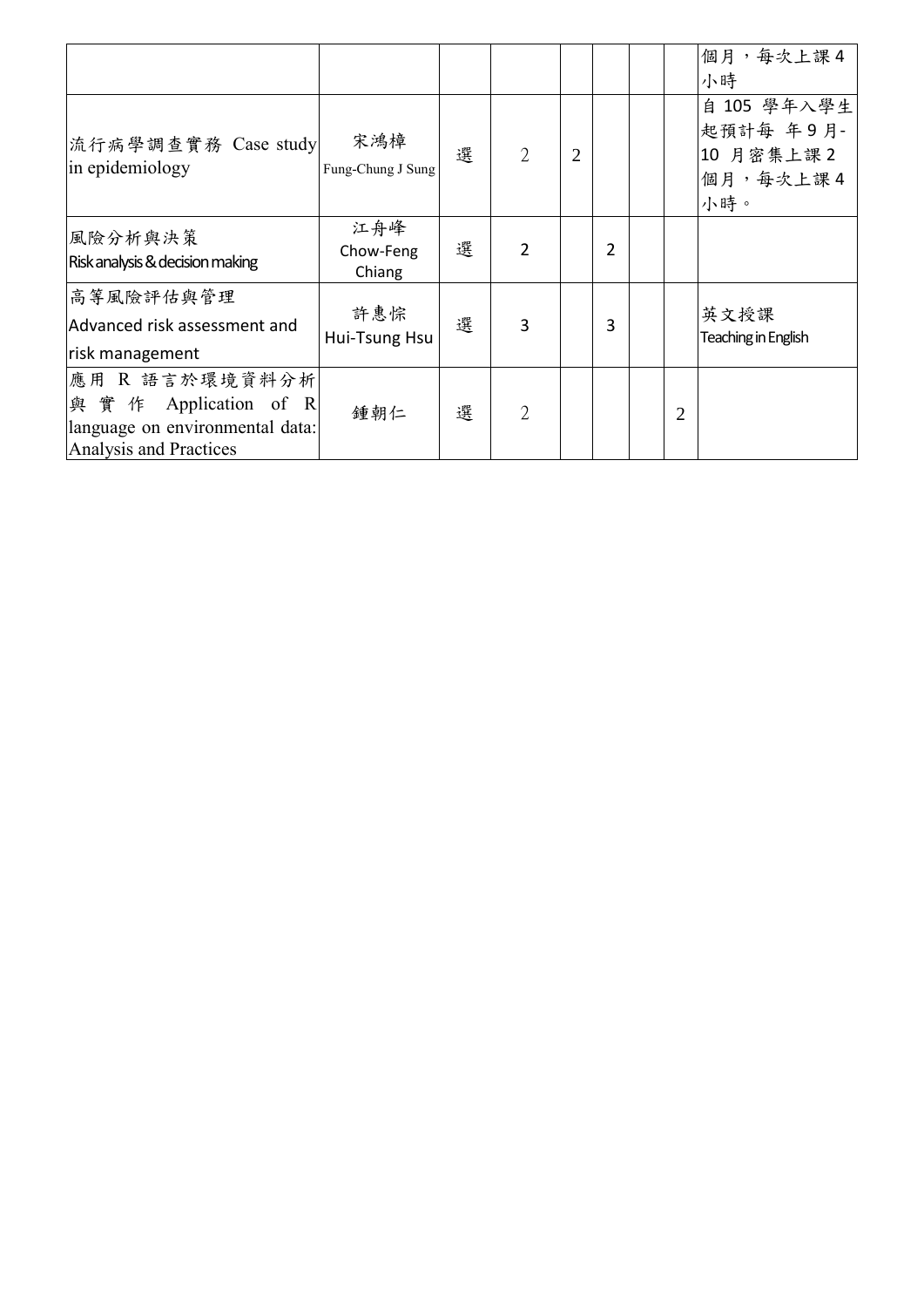## 【丙組:醫務管理與衛生政策科目】

### C. **Hospital Management & Health Policy**

|                                                                                    |                                                                                                   |    |                  |                | 年級(Grade)                    |   |               |                                                             |
|------------------------------------------------------------------------------------|---------------------------------------------------------------------------------------------------|----|------------------|----------------|------------------------------|---|---------------|-------------------------------------------------------------|
| 課程名稱(含英文)<br>(Course)                                                              | 授課教師<br>(Teacher)                                                                                 | 修別 | 學分數<br>(credits) | 上              | 下<br>(1st) (2nd) (3rd) (4th) | 上 | $\mathcal{F}$ | 備註                                                          |
| 組織行為與人力資源管理<br>Organizational Behavior and<br><b>Human Resources</b><br>Management | 李佳綺<br>Chiachi Bonnie Lee                                                                         | 選  | $\overline{2}$   | $\overline{2}$ |                              |   |               | 兩年開一次<br>(108、110 學年<br>度…)雙學年度                             |
| 高等健康經濟與政策<br>Advanced health economics<br>and policy                               | 黄光華<br>Kuang-Hua<br>Huang<br>謝嘉容<br>Chia-Rong Hsieh<br>王中儀<br>Jong-Yi Wang<br>何秉樺<br>Ho, Ping-Hua | 選  | $\overline{2}$   | $\overline{2}$ |                              |   |               | 兩年開一次<br>(107、109學年<br>度…)單學年度<br>英文授課<br>需先修碩士班經濟<br>學相關課程 |
| 臨床決策支援系統<br>Clinical decision support systems                                      | 蔡興國<br>Sinkuo Daniel Chai                                                                         | 選  | $\overline{2}$   | $\overline{2}$ |                              |   |               | 兩年開一次<br>(108、110 學年<br>度…)雙學年度<br>英文授課                     |
| 衛生制度的政治經濟學<br>Political economy of health<br>systems                               | 陳秋瑩<br>Chiu-Ying Chen                                                                             | 選  | $\overline{2}$   | $\overline{2}$ |                              |   |               | 兩年開一次<br>(107、109 學年<br>度…)單學年度<br>英文授課                     |
| 研究方法應用與寫作技巧<br>Applications of research<br>methods &writing skills                 | 蔡文正<br>Wen-Chen Tsai<br>鐘威昇<br>Wei-Sheng Chung                                                    | 選  | $\overline{2}$   |                | $\overline{2}$               |   |               | 兩年開一次<br>(108、110 學年<br>度…)雙學年度<br>英文授課                     |
| 健康照護策略與行銷管理<br>Healthcare strategy & marketing<br>management                       | 郝宏恕<br>Horng-Shuh Hao<br>楊文惠<br>Wen-Hui Yang                                                      | 選  | $\overline{2}$   |                | $\overline{2}$               |   |               | 兩年開一次<br>(107、109 學年<br>度…)單學年度                             |
| 長期照護與管理<br>Long-term care & management                                             | 謝淑惠<br>Shwn-Huey Shieh<br>蔡淑鳳<br>Tsai, Shu-Feng                                                   | 選  | $\overline{2}$   |                | $\overline{2}$               |   |               | 兩年開一次<br>(108、110 學年<br>度…)雙學年度<br>英文授課                     |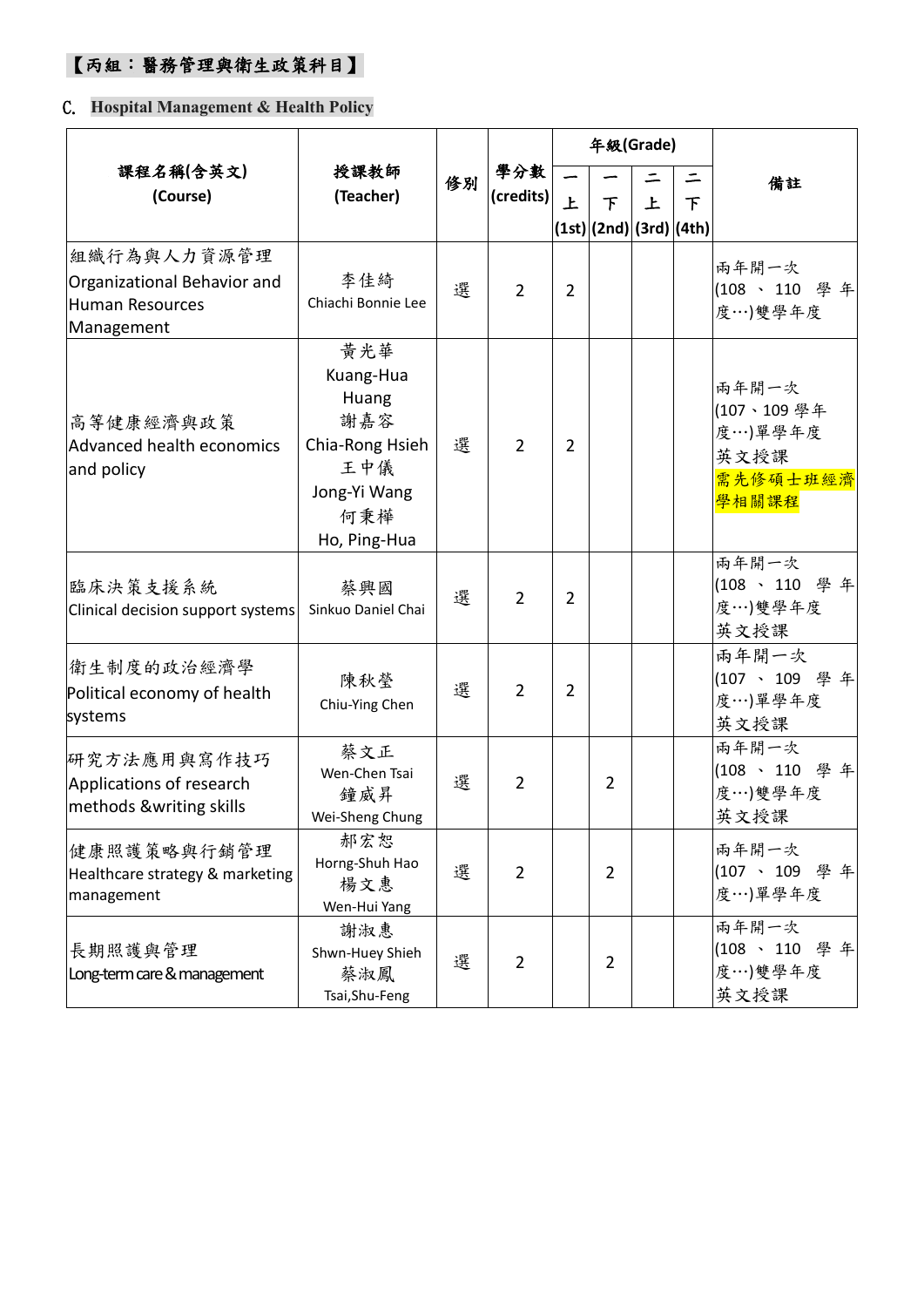【丁、護理科目】

### D. **Nursing**

|                                                                                                     |                                           |    |                  |   |                              | 年級(Grade) |                |                             |
|-----------------------------------------------------------------------------------------------------|-------------------------------------------|----|------------------|---|------------------------------|-----------|----------------|-----------------------------|
| 課程名稱(含英文)<br>(Course)                                                                               | 授課教師<br>(Teacher)                         | 修別 | 學分數<br>(credits) | 上 | 下<br>(1st) (2nd) (3rd) (4th) | 上         | 下              | 備註                          |
| 護理哲學與理論發展<br>Nursing philosophy & theory<br>development                                             | 馬維芬<br>Wei-Fen Ma                         | 選  | 3                | 3 |                              |           |                |                             |
| 高等質化研究方法<br>Advanced qualitative research<br>method                                                 | 施欣欣<br>Shih, Hsin-Hsin                    | 選  | 3                |   | 3                            |           |                |                             |
| 高等量化研究方法<br>Advanced quantitative research<br>methodology                                           | 廖玟君<br>Wen-Chun Liao                      | 選  | 3                |   |                              | 3         |                | 英文授課<br>Teaching in English |
| 健康產業之實務與研發<br>Practices, research and<br>development in health science<br>industry                  | 趙蓓敏<br>Pei-Min Chao                       | 選  | 2                | 2 |                              |           |                | 健康科技產業博<br>士學位學程<br>(學程必選)  |
| 醫療行銷管理特論<br>Special topics on healthcare<br>marketing                                               | 師資待聘                                      | 選  | $\overline{2}$   |   | 2                            |           |                | 健康科技產業博<br>士學位學程<br>(學程必選)  |
| 健康產業之醫材法規暨智慧財<br>產權<br>Medical devices regulatory and<br>intelligent property in health<br>industry | 林殿傑<br>Lin, Dan-Jae<br>林如華<br>JU-HWA, LIN | 選  | 2                |   | 2                            |           |                | 健康科技產業博<br>士學位學程            |
| 健康產業質化研究 Qualitative<br>research in health science and<br>industry                                  | 曾雅玲<br>Ya-Ling Tzeng                      | 選  | 3                |   | 3                            |           |                | 健康科技產業博<br>士學位學程            |
| 健康產業量性研究法<br>Quantitative research in health<br>science and industry                                | 陳麗麗<br>Li-Li Chen                         | 選  | 3                |   |                              | 3         |                | 健康科技產業博<br>士學位學程            |
| 前瞻性健康產業檢驗科技<br>Prospective technology in health<br>science industry                                 | 鄭如茜<br>Ju Chien Cheng                     | 選  | $\overline{2}$   |   |                              |           | $\overline{2}$ | 健康科技產業博<br>士學位學程            |